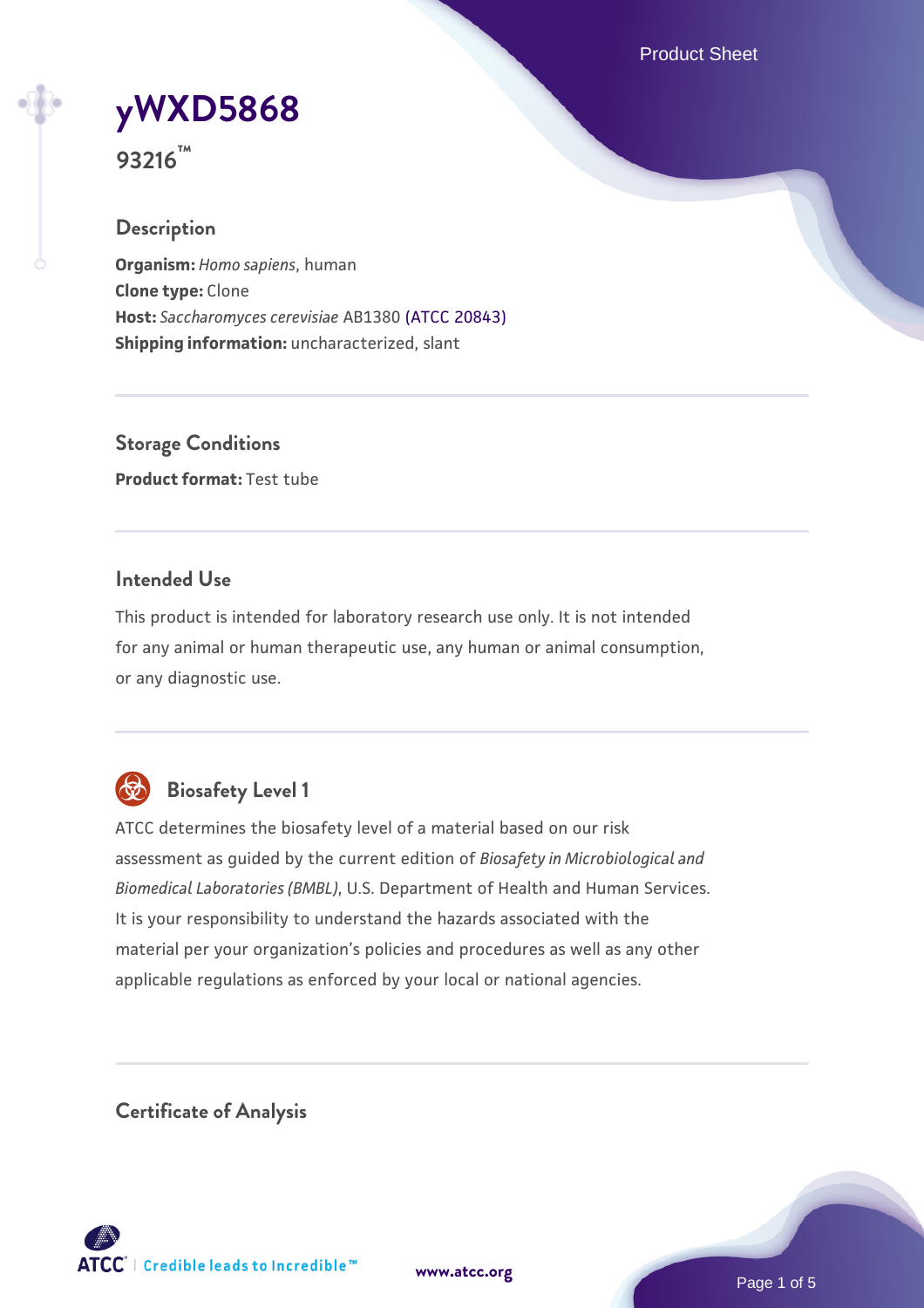## **[yWXD5868](https://www.atcc.org/products/93216)** Product Sheet **93216**

For batch-specific test results, refer to the applicable certificate of analysis that can be found at www.atcc.org.

## **Insert Information**

**Type of DNA:** genomic **Genome:** Homo sapiens **Chromosome:** X X pter-q27.3 **Gene name:** DNA Segment, single copy **Gene product:** DNA Segment, single copy [DXS4812] **Gene symbol:** DXS4812 **Contains complete coding sequence:** Unknown **Insert end:** EcoRI

## **Vector Information**

**Construct size (kb):** 90.0 **Intact vector size:** 11.454 **Vector name:** pYAC4 **Type of vector:** YAC **Host range:** *Saccharomyces cerevisiae*; *Escherichia coli* **Vector information:** other: telomere, 3548-4235 other: telomere, 6012-6699 Cross references: DNA Seq. Acc.: U01086 **Cloning sites:** EcoRI **Markers:** SUP4; HIS3; ampR; URA3; TRP1 **Replicon:** pMB1, 7186-7186; ARS1, 9632-10376

# **Growth Conditions**

**Medium:** 



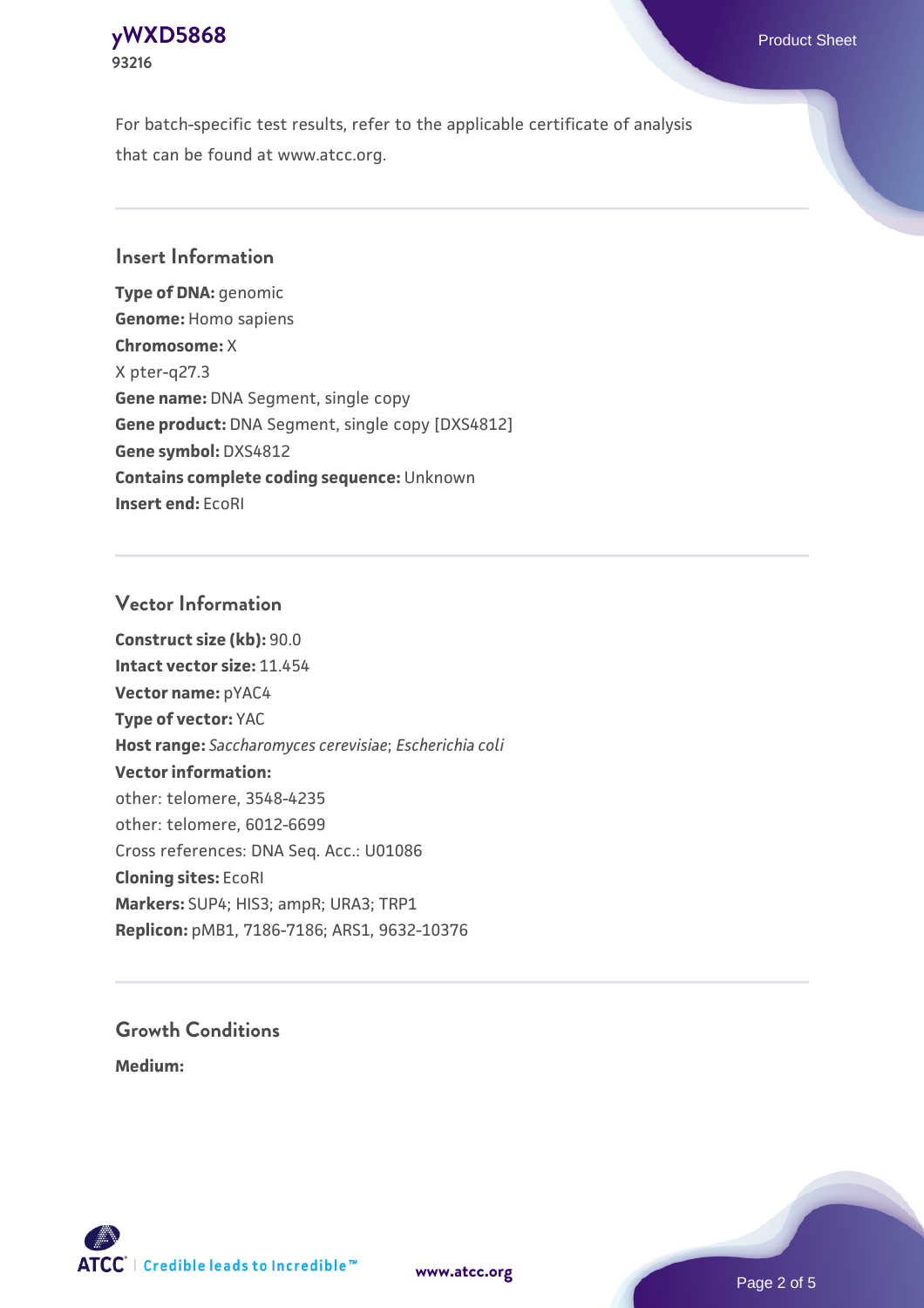#### **[yWXD5868](https://www.atcc.org/products/93216)** Product Sheet **93216**

[ATCC Medium 1245: YEPD](https://www.atcc.org/-/media/product-assets/documents/microbial-media-formulations/1/2/4/5/atcc-medium-1245.pdf?rev=705ca55d1b6f490a808a965d5c072196) **Temperature:** 30°C

#### **Notes**

More information may be available from ATCC (http://www.atcc.org or 703- 365-2620).

## **Material Citation**

If use of this material results in a scientific publication, please cite the material in the following manner: yWXD5868 (ATCC 93216)

## **References**

References and other information relating to this material are available at www.atcc.org.

## **Warranty**

The product is provided 'AS IS' and the viability of ATCC® products is warranted for 30 days from the date of shipment, provided that the customer has stored and handled the product according to the information included on the product information sheet, website, and Certificate of Analysis. For living cultures, ATCC lists the media formulation and reagents that have been found to be effective for the product. While other unspecified media and reagents may also produce satisfactory results, a change in the ATCC and/or depositor-recommended protocols may affect the recovery, growth, and/or function of the product. If an alternative medium formulation or reagent is used, the ATCC warranty for viability is no longer



**[www.atcc.org](http://www.atcc.org)**

Page 3 of 5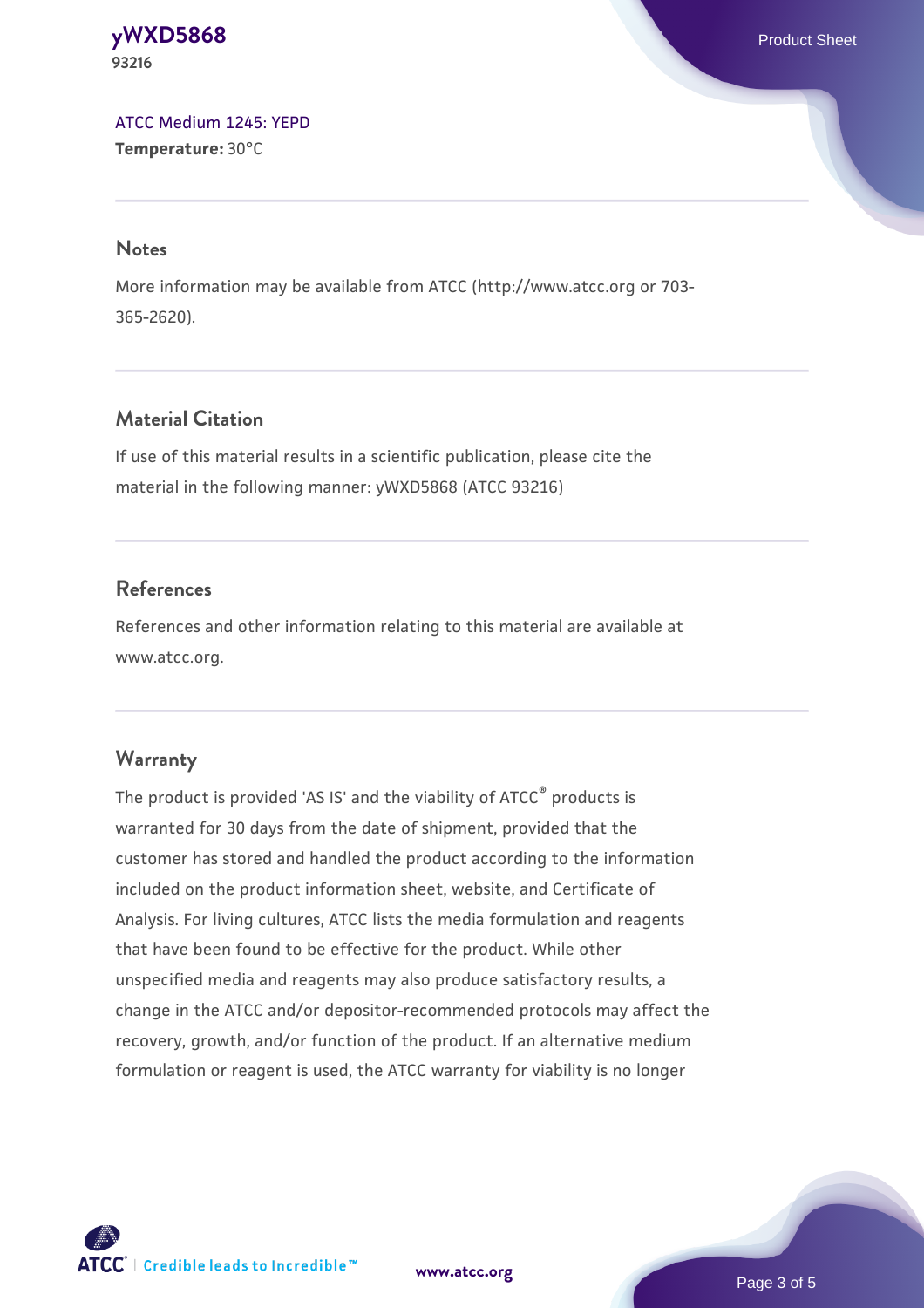**[yWXD5868](https://www.atcc.org/products/93216)** Product Sheet **93216**

valid. Except as expressly set forth herein, no other warranties of any kind are provided, express or implied, including, but not limited to, any implied warranties of merchantability, fitness for a particular purpose, manufacture according to cGMP standards, typicality, safety, accuracy, and/or noninfringement.

#### **Disclaimers**

This product is intended for laboratory research use only. It is not intended for any animal or human therapeutic use, any human or animal consumption, or any diagnostic use. Any proposed commercial use is prohibited without a license from ATCC.

While ATCC uses reasonable efforts to include accurate and up-to-date information on this product sheet, ATCC makes no warranties or representations as to its accuracy. Citations from scientific literature and patents are provided for informational purposes only. ATCC does not warrant that such information has been confirmed to be accurate or complete and the customer bears the sole responsibility of confirming the accuracy and completeness of any such information.

This product is sent on the condition that the customer is responsible for and assumes all risk and responsibility in connection with the receipt, handling, storage, disposal, and use of the ATCC product including without limitation taking all appropriate safety and handling precautions to minimize health or environmental risk. As a condition of receiving the material, the customer agrees that any activity undertaken with the ATCC product and any progeny or modifications will be conducted in compliance with all applicable laws, regulations, and guidelines. This product is provided 'AS IS' with no representations or warranties whatsoever except as expressly set forth herein and in no event shall ATCC, its parents, subsidiaries, directors, officers, agents, employees, assigns, successors, and affiliates be liable for indirect, special, incidental, or consequential damages of any kind in connection with or arising out of the customer's use of the product. While reasonable effort is made to ensure authenticity and reliability of materials on deposit, ATCC is not liable for damages arising from the misidentification or



**[www.atcc.org](http://www.atcc.org)**

Page 4 of 5